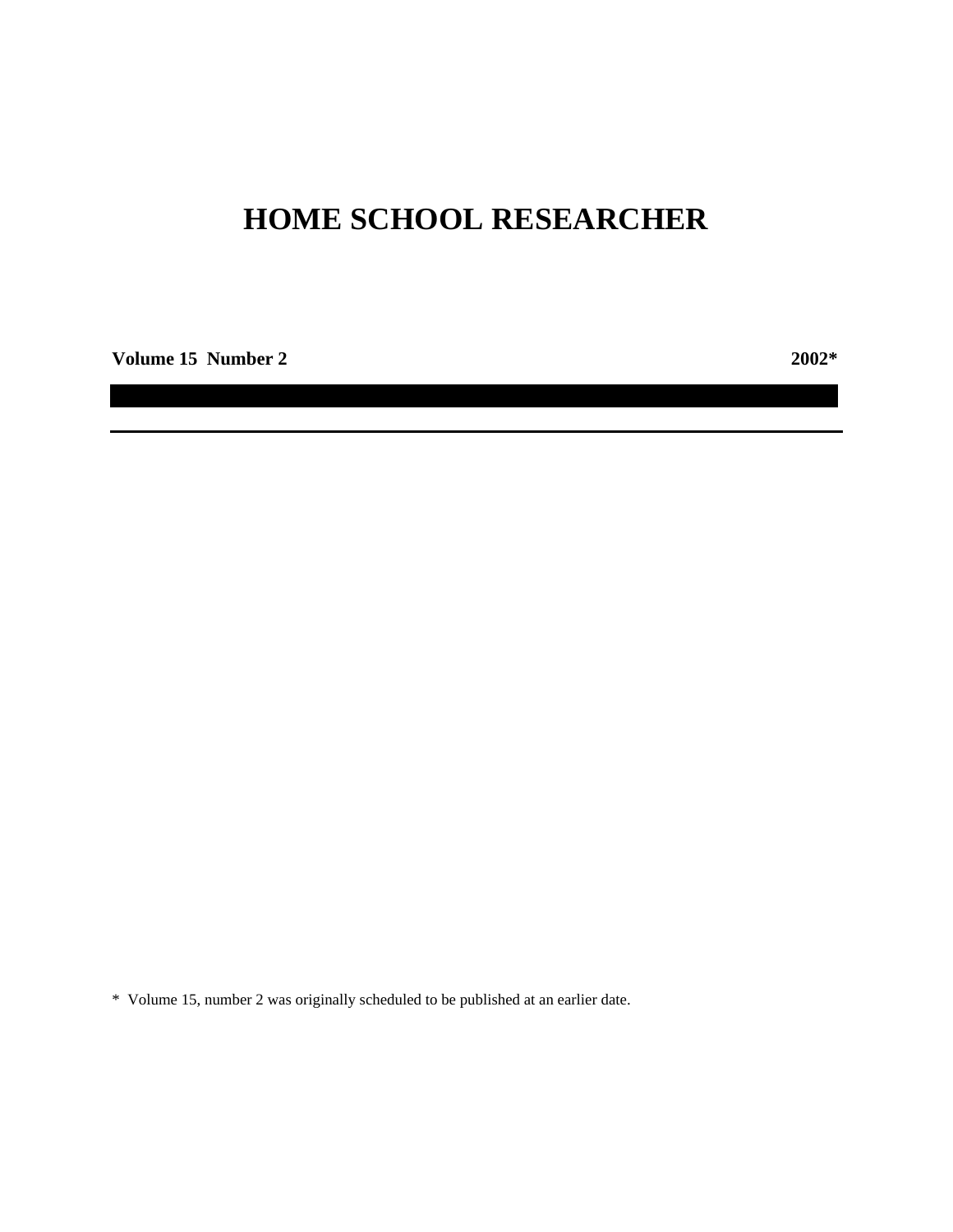# **Editor**

## **SUSAN A. MCDOWELL, Ed.D.**

Home School Researcher P.O. Box 148351 Nashville, TN 37214 Susan.McDowell@alumni.vanderbilt.edu

# **Editor-in-Chief**

# **BRIAN D. RAY, Ph.D.**

*Home School Researcher* National Home Education Research Institute PO Box 13939 Salem, Oregon 97309

# **Advisory Editors**

- **BRIAN L. CARLTON**, Ph.D., Chrysalis Center for Individual and Family Therapy Seattle, Washington
- **JAMES C. CARPER**, Ph.D., Wardlaw College, University of South Carolina Columbia, South Carolina
- **GREGORY J. CIZEK**, Ph.D., University of North Carolina Chapel Hill, North Carolina
- **DOUGLAS L. KELLEY**, Ph.D., Arizona State University West –– Phoenix, Arizona

**MARALEE MAYBERRY**, Ph.D., University of Nevada — Las Vegas, Nevada

**LESLEY A. TAYLOR**, Ph.D. — Wales, United Kingdom

Copyright © 2002 by National Home Education Research Institute

*Home School Researcher* (ISSN 1054-8033) is published quarterly by the National Home Education Research Institute P.O. Box 13939 Salem, Oregon 97309 Subscription price for four issues: Individual U.S. \$25.00, Organization/Library U.S. \$40.00.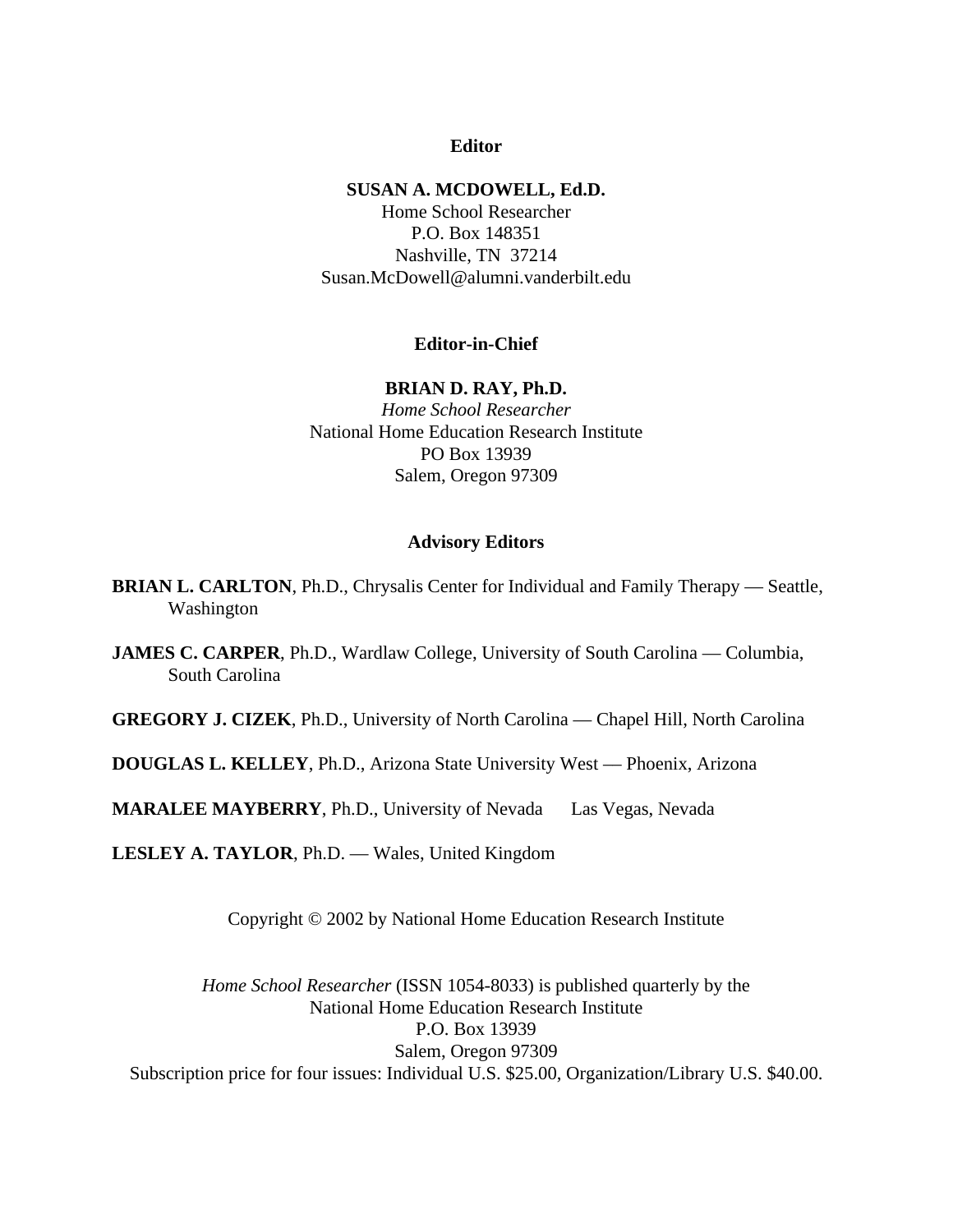## **Home Schooling Children With Special Needs: A Descriptive Study**

## **Jane Grenfell Duffey, Ph.D.**

Norfolk Christian Schools 255 Thole Street Norfolk, Virginia 23505 duffey@pinn.net

HOME SCHOOLING HAS been an educational practice in the United States since colonial times. Its popularity has ebbed and flowed over the centuries. Within the last 2 decades, the home schooling movement has been experiencing a resurgence and gaining momentum (Mayberry, Knowles, Ray, & Marlow, 1995). Current home schooling population estimates range from 500,000 (Lines, 1996) to 1.7 million students (Ray, 1999) with a current yearly rate of growth of about 15% (Kennedy, 1997). Researchers have not yet established the number of children within that general population who require special education. However, it is apparent that there is a significant number of these students as evidenced in literature within the home school community, such as *Home Education Magazine* and *Home School Court Report*.

With the growing home school population, there are also tributes to its success in learner outcomes (Farris, 1997; Klicka, 1995; Ray, 1997; Rudner, 1999). Duvall, Ward, Delquadri, and Greenwood (1997) even suggested that learning disabled students who are educated at home experience greater academic success than their counterparts in a public school setting. The apparent legitimacy of home schooling as an educational practice as well as the increased success of home school advocates in garnering favorable state regulations have brought encouragement to the movement.

The atmosphere of success and relative acceptance of home schooling has brought about a number of consequences. More parents are continuing to withdraw their children, some of whom have special education concerns, from conventional schools to educate them at home (Dahm, 1996). However, at the same time, many of these parent-teachers are seeking access to conventional schools to enroll students on a part-time basis in academic courses and extracurricular activities, or to make use of resources and programs for both students and parents (Dahm, 1996; Lines, 1996; Terpstra, 1994). In Iowa, Dahm reported that a

proportion of these families desiring part-time enrollment had special education needs.

In interpreting policy resulting from the Individuals with Disabilities Education Act (IDEA), the U. S. Department of Education's Office of Special Education (OSEP) advised that school districts must include home educated children in their child-find activities (National Association of State Directors of Special Education [NASDSE], 1998). All children deemed eligible under federal funding provisions can be served through the public schools—whether in attendance there or in private or home settings. School districts must also determine ways to accommodate these students and include them in their accountability reporting. Additionally, a growing number of state legislatures are enacting regulations to accommodate home schoolers' access to public schools, and school districts are developing programs to follow suit (Hawkins, 1996). Educators can develop programs and accommodations that will be effective if they have a greater understanding of the nature and needs of the population with whom they are concerned. This study provides descriptive information on the home school special needs population. Furthermore, it provides insight into (a) why parents of special needs students are choosing to educate them at home, (b) how those home schools are conducted, and (c) what the families' perceptions are of the success of their undertaking.

#### **Statement of the Problem**

The purpose of this study is to provide a description of the factors that characterize special needs home schooling students along with their families and school settings. Additionally, a comparison will be made to the general population of home schooling students, including their families and school settings. Specifically, this study answers the questions: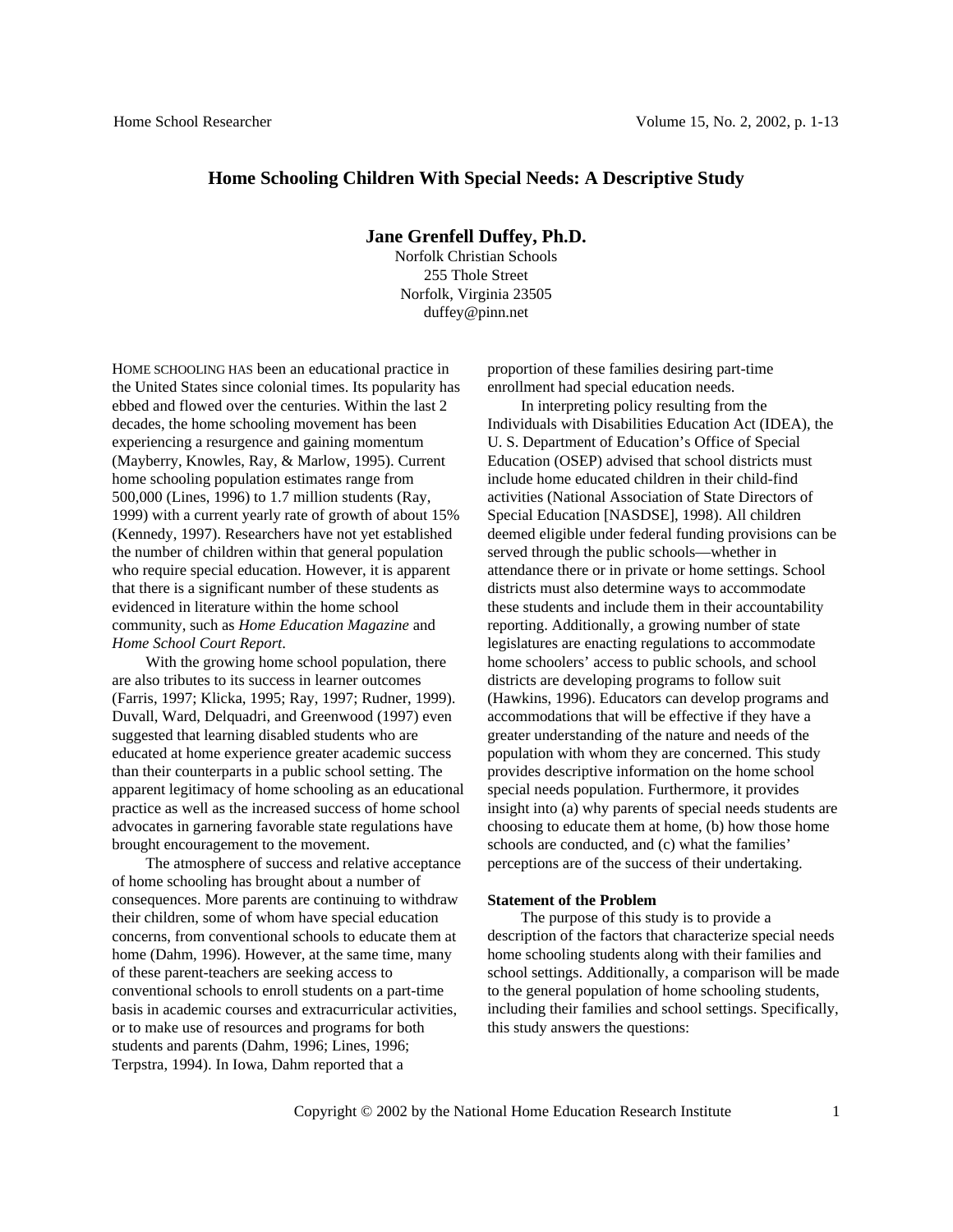#### **Duffey**

Adam (4 years) and Grace (19 months).

| Category                                         | Ray (1997)                  | <b>Duffey</b> (1999)        |
|--------------------------------------------------|-----------------------------|-----------------------------|
| Mean educational level - F                       | 15.6 yrs                    | $14.8$ yrs                  |
| Mean educational level - M                       | $14.7$ yrs                  | $14.3$ yrs                  |
| Major occupation category: Father                | Professional I/II           | Professional I              |
|                                                  | (tied at 17%)               | (19%)                       |
| Major occupation category: Mother                | Homemaker/home educator 88% | Homemaker/home educator 74% |
|                                                  | Professional 5%             | Professional 10%            |
| Formal teaching - Mother                         | 88%                         | 87%                         |
| Formal teaching – Father                         | 10%                         | 8%                          |
| Formal teaching - Other                          | 3%                          | 5%                          |
| Major race/ethnicity - Mother                    | 96% white                   | 88% white                   |
| Major race/ethnicity - Father                    | 96% white                   | 89% white                   |
| Average number of children                       | 3.3                         | 3.3                         |
| Average age of child in study                    | $10.5$ yrs                  | $9.8$ yrs                   |
|                                                  |                             | 9.0 yrs (special needs)     |
| Two-parent families                              | 98%                         | 97%                         |
| Computers used in homes                          | 86%                         | 91%                         |
| Teacher certification - Mother; Father           | 15%; 6%                     | 12%; 6%                     |
| Major curriculum choices                         | Parent designed 76%         | Parent designed 58%         |
|                                                  | Package 24%                 | Package 23%                 |
| Major extracurricular activities                 | Sunday school 84%           | Sunday school 77%           |
|                                                  | Field trips 77%             | Field trips 75%             |
|                                                  | Group sports 48%            | Group sports 44%            |
| Average number of years in: home education/child | 4.8                         | 3.8                         |
| conventional education/child                     | 0.4                         | 3.6                         |

**Table 2**. Comparison of the results of Ray's study to the results of survey of special needs families.

#### **The School Day: Juggling Children and Chores**

*I quickly took my seat in a lounge chair in the living room and pulled out my notepad as Diana and all three children sat cross-legged in a circle in the middle of the rug. "There are seven days, there are seven days, there are seven days in a week. Sunday, Monday, Tuesday, Wednesday, Thursday, Friday, Saturday," they sang. Grace, with hand gestures, indicated that she wanted to sing "Deep and Wide." Caleb helped her with the hand motions as they sang the children's Sunday school song. Adam played with a small motorcycle keeping rhythm with the song while they sang. The singing over, Diana led Caleb into the dining room to locate the day's date on a large calendar that hung on one wall amid completed school worksheets and drawings. Adam followed the two, and Diana put him to work at the large, antique dining table. "Circle the letter N," she instructed him as he grabbed a crayon from a plastic container.*

*While Adam was getting settled, Caleb wandered back to the living room and banged out some "music" on the old, upright piano in the corner and then spied a small, toy lizard. He playfully placed it on my head when Diana summoned him back to the dining room. I*

*moved to a chair in the schoolroom to have a better view of the events in there. Caleb sat down next to his mother at a child's table and chairs placed in the bay window section of the dining area. Diana presented a lesson on plural noun endings. Explaining the rule, she wrote on a marker board. Caleb quickly grasped the idea and spelled correctly the examples she placed on the board. "I am smart!" he yelled. He giggled frequently and interjected, "This is fun!" while changing each "c"h ending to "ches.". Moving to the large table, he completed a worksheet vocalizing throughout the exercise and painstakingly writing in large, block letters the spelling words. Diana moved from Adam to Caleb and back constantly providing positive feedback to their work. In the meantime, Grace wandered around the room jabbering happily and still "singing."*

*As Adam successfully completed his preschool lesson, he left the room and Diana resumed the lesson on plural endings moving back to the marker board. Again, Caleb grasped the concept of changing "fe" to "ves" and completed another worksheet. While Caleb and Diana were continuing their teaching/learning sequence, Grace was getting increasingly noisy and*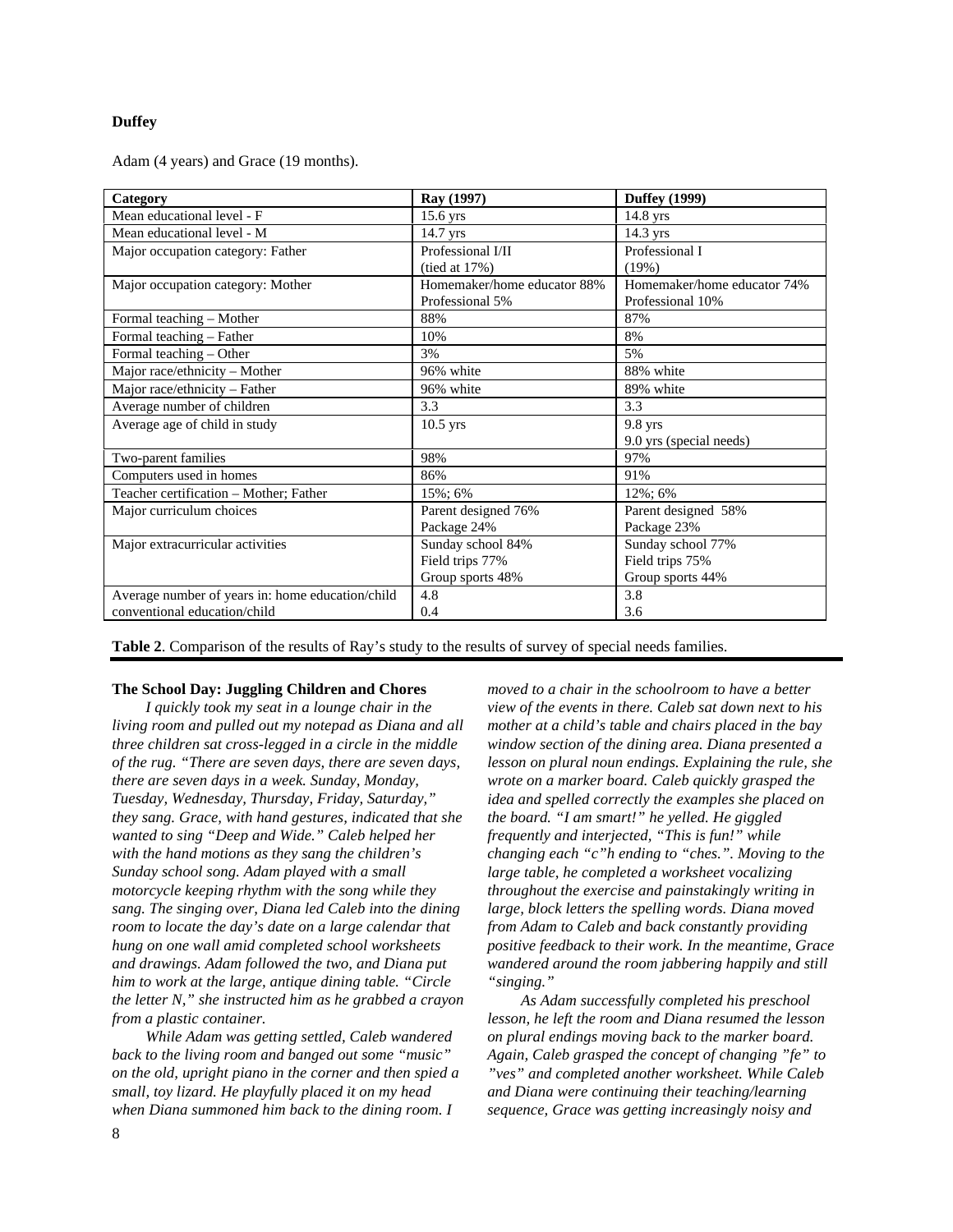### **Duffey**

*wouldn't have gotten or they would have had to wait and they would have gotten frustrated."*

#### **Analysis of Observations and Interviews**

Individual family profiles and cross-case themes emerged in the analysis process. Although there were the similarities that created the themes, it became apparent that home schooling is still a unique practice. The profile of each family and the needs of the children produced distinctively different "schools." These home schools sought to provide a "child-centered" education customized to the needs and ability of each child, but probably a more accurate description of that education would be "needs-based" and "mother-directed." The needs of the children were important in these families. However, the needs of the family were equally esteemed. Home schooling has given the families an element of control over lives seemingly disrupted by challenging learning needs. The mothers were the strong voices in all of these families. The father's support of the practice was evident through the mother's reporting.

The learning needs noted in this study may have been more stressful due to a father's occupation, lack of local school system resources and support, and multiple disabilities in a family. As great as the commitment is in home schooling, it became the solution to life's challenges for these families. As one mother stated, "I think [home schooling] has kept us together over the last 7 years." As to regaining control, another mother stated, "What I really like about home schooling is that you get your own kid back. That is certainly true with regular kids, but especially with special needs kids."

#### **Discussion**

THIS STUDY WAS an attempt to describe the phenomenon of home schooling special needs children and was exploratory in nature. Although the focus of the study was a segment of families within the greater population of home schooling families, there was still a wide range of diversity contained therein. The unique status of each family due to demographic and educational background as well as the nature of the special need must be kept in mind when making generalized statements about the population and their practice of home schooling.

This study did not attempt to draw conclusions concerning academic and social progress of the home schooled children as compared to conventionally schooled children except to report the perceptions of the parents. However, there is a natural tendency to do so. In order to accomplish this task, it would be valuable to look into the specific areas of diagnoses to determine

efficacy of the practice for those children. Duvall et al. (1997) recommended that more studies of experimental design on home schooled learning disabled students follow their work. No matter what the choice of methodology, the focus of the population should be narrowed to the disability. Then the question of whether autistic children or hearing impaired children learn more effectively in a home school or conventional school setting could be answered. Similarly, the often asked question about adequate socialization could also be answered when narrowing the population to a specific special education category.

Duvall et al. (1997) focused on academic engagement time as the critical variable in determining whether home schooled children with learning disabilities could make adequate academic gains. More research should be considered to study the effects of academic engagement time and other practices such as direct teaching. Since the unequal amounts of one-onone instruction became an issue in this study, how many home schools are able to provide an equitable arrangement for the students? Is there any relationship between the amount of instructional time received and academic progress?

The value and effectiveness of any educational process, content, or context is in the final product. Taking a look at that product for only a moment in time can produce some interesting data, but looking at that same product over time probably delivers a much clearer and more telling picture. Longitudinal follow-up data about the participants in this study could produce a commentary about the effects of their schooling on their transition into conventional schooling at any level or into the work force. This recommendation might also be extended to include a survey of school districts to determine numbers and profiles of special needs children transitioning into local schools from home schools. Just how successful are these students in academic achievement and social adjustment? Which students make the transition and which do not?

Philosophies have been major points of contention between the home school community and the professional educators. A study that compares and contrasts the views and perspectives on education of the two communities would be valuable to help bridge the philosophical gap. We have seen the criticism home schoolers have leveled at public schools. What are the areas of concern professional educators have about home schoolers?

One final recommendation for research is born from my arduous task of enlisting research participants. Interviewing home school parents as to their reluctance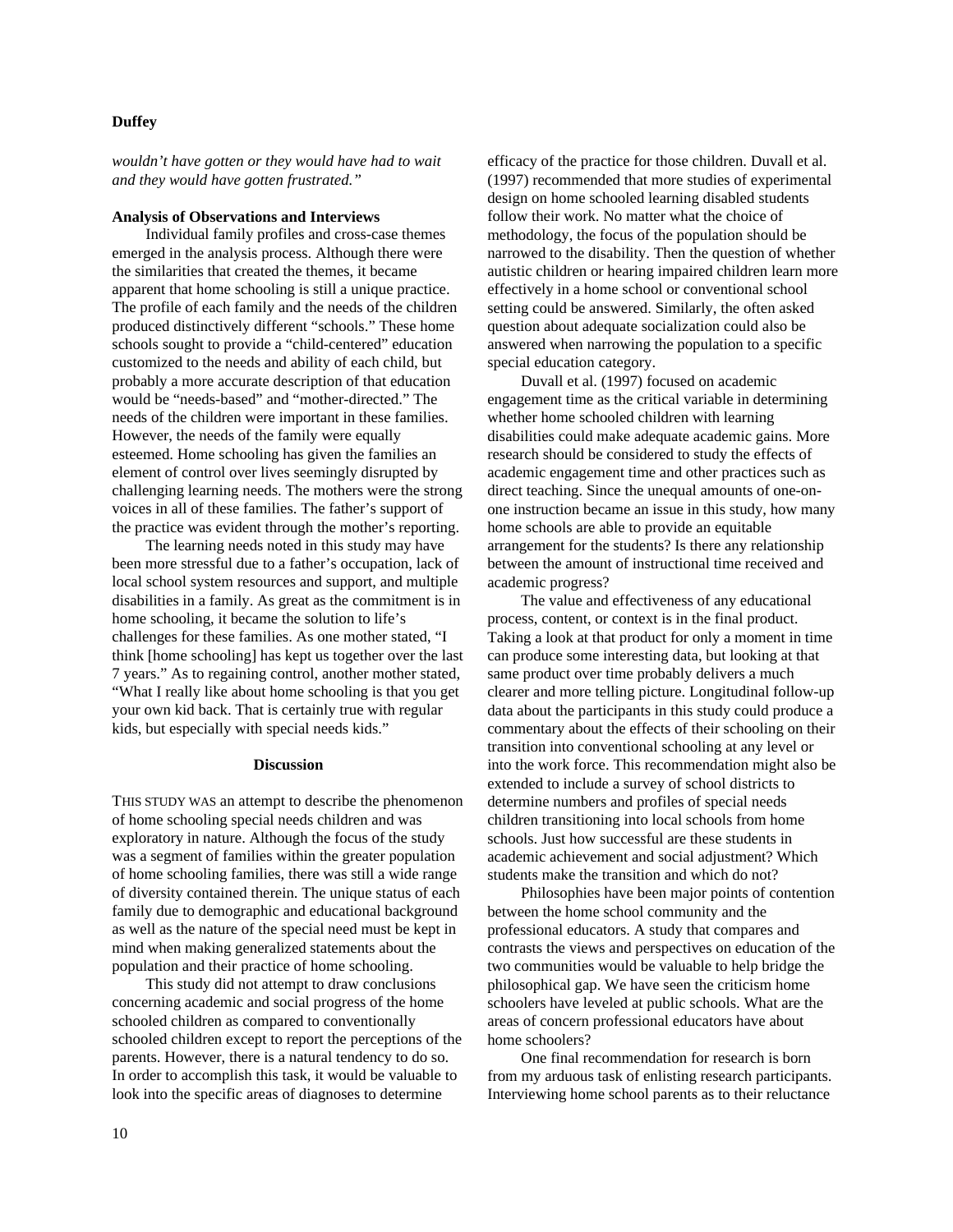# **PERSPECTIVES1**

# **Home Schooling as a Key Factor in a Political Election: A Case Study**

#### **Susan A. McDowell, Ed.D.**

P.O. Box 148351 Nashville, Tennessee 37214-8351 Susan.McDowell@alumni.vanderbilt.edu

AS AN EDUCATIONAL movement, home schooling continues to experience phenomenal growth. Currently, an estimated 1.5 to 1.7 million children (Golden, 2000); Ray, 1999) are home schooled in the United States. Research on the academic achievement and social adjustment of home schooled children abounds, as well as research presenting the beliefs, practices, socioeconomic levels, educational background, and ethnicity of home schooling parents. Although some voices have offered negative commentaries on the practice of home school (e.g., Apple, 2000; Lubienski, 2000; National Education Association, 1990; Peterson, 1997), research studies indicate that home schooled students perform well in terms of both academic achievement (Ray, 1997, 1999, 2000; Rudner, 1999; Wartes, 1988) and social and psychological development (Kelley, 1991: Medlin, 2000; Shyers, 1992). Home education is thriving; its ranks are swelling, and its children – according to the most current research – are flourishing.

Given these firmly established facts, one cannot help but wonder what impact the home schooling

movement might have on other aspects of society, particularly the political. It is the purpose of this paper to examine the impact of home schooling in the political arena, specifically the role this educational choice played in a race for Tennessee state representative of the  $38<sup>th</sup>$  district. Prior to looking at the specific, however, a brief look at the national political landscape will help to place matters in better perspective, as follows.

#### **Home Schooling in the National Political Arena: An Overview**

THE HOME EDUCATION movement is not only experiencing a growing acceptance within the popular culture (Kantrowitz & Winger, 1998; Lines, 1996), it is also finding an increasingly strong and rapidly expanding voice on the political front. The history of home schoolers' lobbying efforts is a highly impressive one by any standard. In 1999, Congress – in response to "heavy lobbying from organizations that promote home schooling" – implemented an exemption for home schooled children (Burd, 1999, p. 1), in that they would

 $\frac{1}{1}$ <sup>1</sup> "Perspectives" is a new feature of *Home School Researcher* in which authors thoughtfully address issues, topics, and questions related to home-based education that are of interest to researchers, scholars, or to a more general audience. The articles in Perspectives are not subject to the regular review process and should *not* be considered peer-reviewed publications.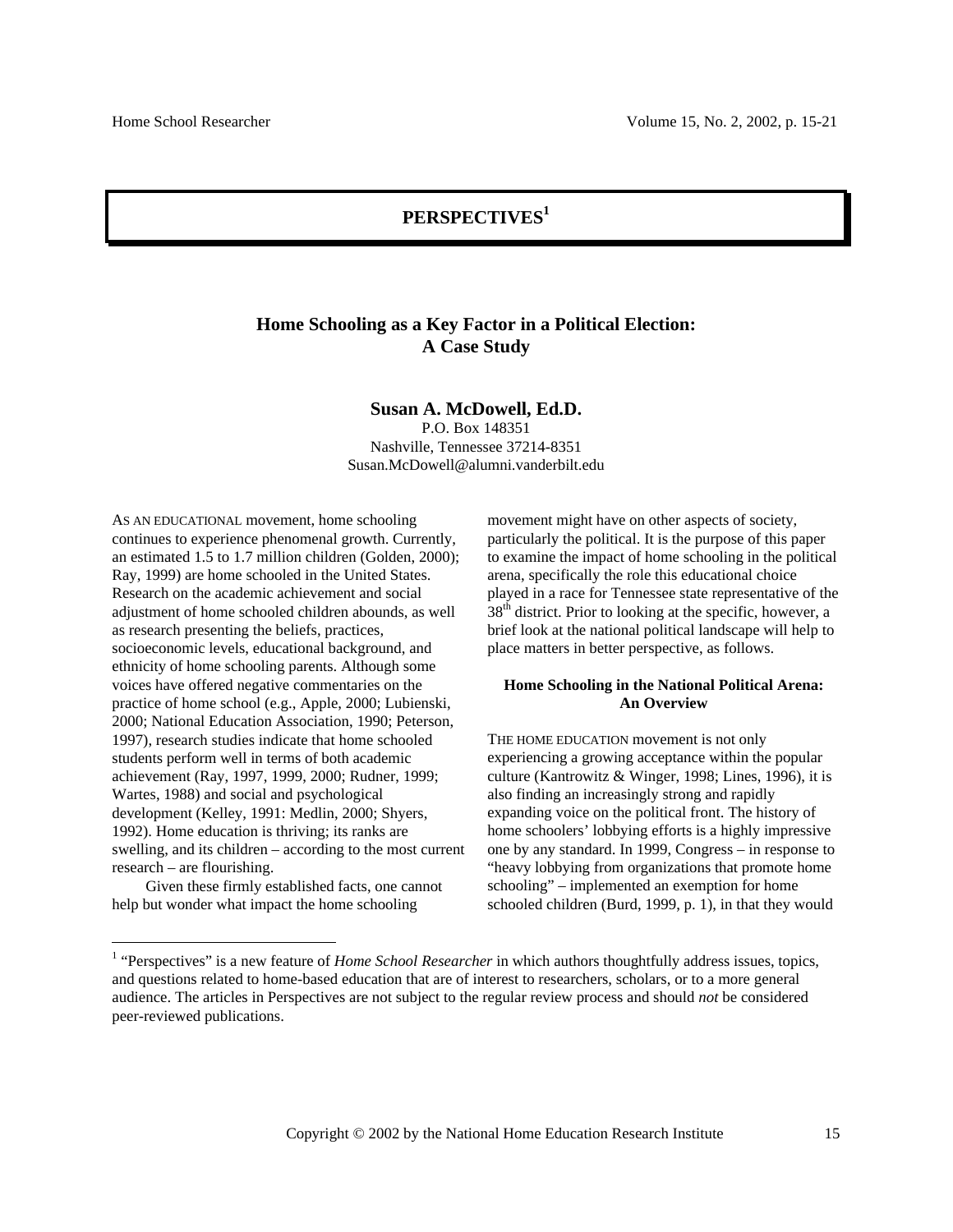#### **McDowell**

Unfortunately for Bill Cooper, his constituents were from rural east Tennessee, not suburban Houston.

#### **The Interview with Les Winningham**

The interview with Les Winningham took place over the phone, and he didn't actually have much to say about the particular political races in question. He was, however, very polite, unfailingly pleasant, and highly professional during the course of the conversation. In response to questions, Winningham answered that he didn't believe that home schooling as an issue played "any significant role" in these elections.

Winningham then "switched gears" slightly, and added that "any politician would want to be responsive to home schoolers," who are "accepting a lot of responsibility in educating their own children." "Home schooling is a positive" [rather than a negative], he asserted. In this interview, Winningham seemed to be very favorably inclined towards home schooling as an educational choice, a fact which would seem to be born out by his voting record in the Tennessee congressional assembly. It could not have been presumed — given the tone and substance of his campaign rhetoric – that Winningham had such a positive stance toward home schooling. It could be presumed, however, that had Bill Cooper sent his children to private school, the arguments used against him might have been very similar. That having been said, what do the successes of Winningham's political maneuvers tell us about the perceptions of home schooling as an educational choice in the larger community of the  $38<sup>th</sup>$  district? Why is this issue worthy of any attention and discussion?

## **Why is This Case Study Important?**

Simply, the issues raised by this case study are important because they speak to the perceptions of educational alternatives in differing communities, in this instance, a mostly rural community in east Tennessee. Home schooling as an educational choice was met – by and large – with resistance there. Does this signal anything important for other educational alternatives currently in place elsewhere in the United States that might be approved, eventually, for national implementation? Will this community – and others like it – be similarly resistant to "School Voucher Programs," "Charter Schools," and other educational initiatives? Only time will tell if such rural communities are able to embrace new and different educational possibilities.

## **Conclusion**

PERHAPS THE MOST interesting aspect of this case study is the fact that the home schooling movement – despite its well-publicized victories in various legal battles, its

steadily growing acceptance by the public at large, its powerful and effective lobbying group in Congress, and its national headlines for outstanding academic achievement – continues to be considered an unhappy "oddity" in some communities. Clearly, home schooling as an educational choice does not in and of itself sound the "death knell" for political aspirations, as many of the elected officials in Congress choose to home school their children.<sup>4</sup> Obviously, however, the successful home schooling politician must have a constituency both receptive to and accepting of his or her educational choice.

## **References**

- Apple, M.W. (2000). The cultural politics of home schooling. *Peabody Journal of Education, 75*, (1 & 2), 256-271.
- Belz, J. (1997). Rebels of the best kind: As educational structures change, keep your eyes on the homeschoolers. *World, 12* (23), 5.
- Burd, S. (1999). Education department proposes easing aid eligibility for home-schooled students. *The Chronicle of Higher Education*. Available online: http://chronicle.com/daily/99/07/99071903n.htm
- Franzosa, S.D. (1984). The best and wisest parent: A critique of John Holt's philosophy of education. *Urban Education, 19* (3), 227-244.
- Golden, D. (2000, April 24). Home schoolers learn how to gain clout inside the beltway. *The Wall Street Journal*, p. A1.
- *Independent Herald*. (1996, October 31). Political advertisement, p. 17.
- Kantrowitz, B., & Wingert, P. (1998, October 5). Learning at home: Does it pass the test? [cover story]. *Newsweek, 132* (14), 64-70.
- Kelley, S.W. (1991). Socialization of home schooled children: A self-concept study. *Home School Researcher, 7* (4). 1-12.
- Lines, P.M. (1996, October). Home schooling comes of age. *Educational Leadership, 54* (2), 63-67.
- Lines, P.M. (1998). *Home schoolers: Estimating numbers and growth*. Technical paper. Washington, DC: United States Department of Education, Office of Educational Research and Improvement.

 $\frac{1}{4}$ <sup>4</sup> The following members of Congress currently (i.e., as of April 2001) home school their children: Senator Rick Santorum  $(R - PA)$ , Rep. Todd Akin  $(R - MO)$ , Rep. Jeff Flake  $(R - AR)$ , Rep. Jim Ryan  $(R - KS)$ , Rep. Don Manzullo  $(R - IL)$ , and Rep. Dave Weldon  $(R - FL)$ .